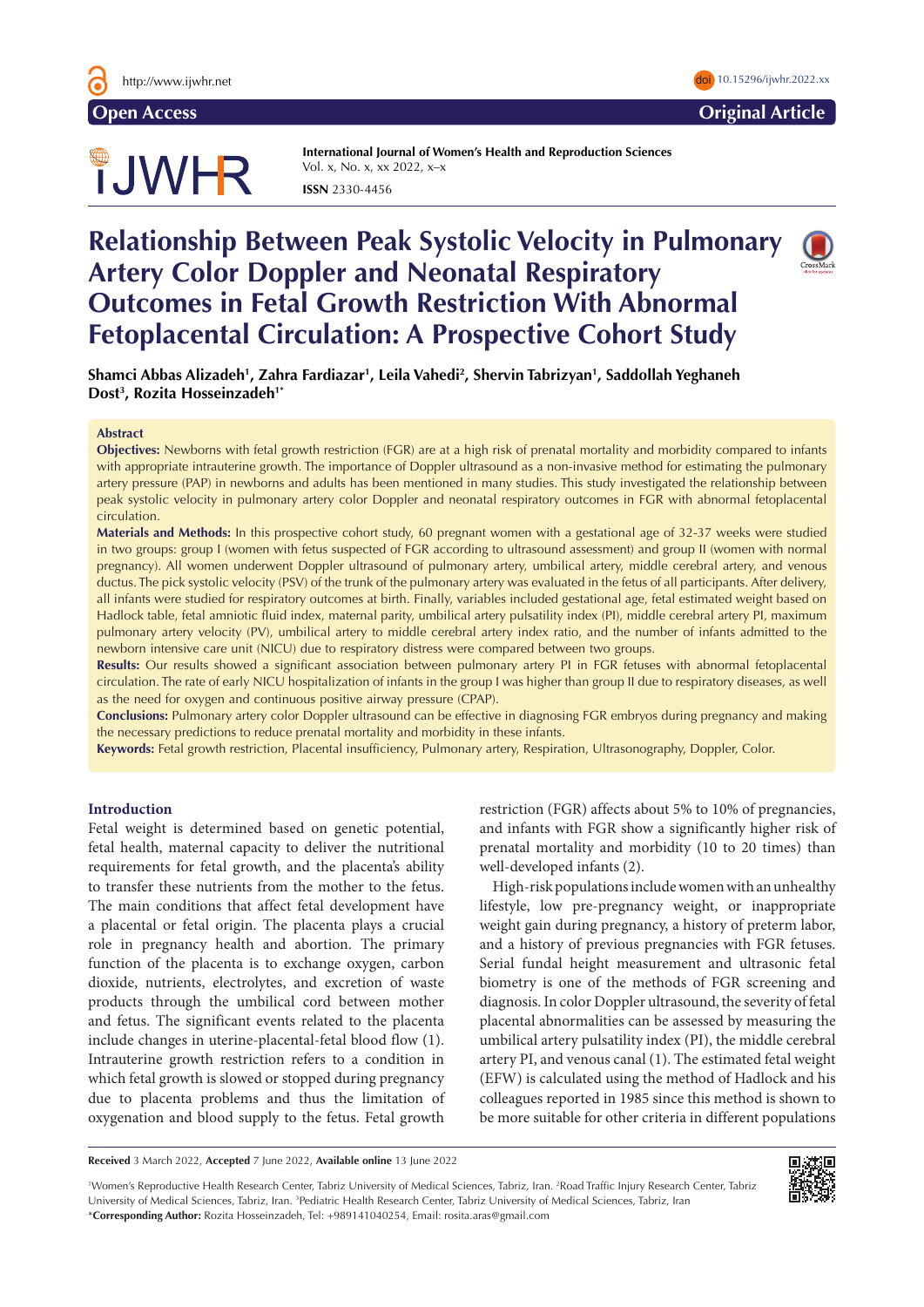#### Key Messages

- Ultrasound as a method of assessing vascular index in fetuses with fetal growth restriction can be important in predicting fetal complications as a non-invasive method.
- In this study, in fetuses with fetal growth restriction, there was a significant relationship between pulmonary artery PI and neonatal hospitalization in NICU and respiratory problems and the need for CPAP, and this index can help predict neonatal respiratory status after birth.

# and different times (3,4).

 The uterine arteries supply a considerable amount of blood flow to the placenta. Throughout pregnancy, trophoblast invasion of spiral arteries and the 50% increase in maternal blood volume result in an increased blood flow by 10 to 20 times (4). The importance of Doppler ultrasound as a non-invasive method of estimating the pulmonary artery pressure (PAP) in newborns and adults has been shown in many studies (5-8). In the fetus, Doppler's evaluation of the main pulmonary artery helps analyses the impedance of vascular systems and changes in the relevant variables. Also, it correlates with gestational age, fetal lung maturity, and neonatal outcomes (9-12).

 Different studies have been conducted to evaluate the fetal Doppler in FGR cases related to the evaluation of the umbilical artery, middle cerebral artery, and venous duct. Most Doppler evaluations in fetuses with late-onset FGR are regarding umbilical arteries, middle cerebral artery, and venous duct. There are few studies in which Doppler has measured PAP. Therefore, considering the factors that lead to FGR, on the other hand, the central and peripheral arteries of the fetus are affected by this disorder itself, and using the arterial Doppler is a non-invasive method of evaluation of the fetuses with FGR, the present study investigated the relationship between peak systolic velocity in pulmonary artery color Doppler and neonatal respiratory outcomes in FGR with abnormal fetoplacental circulation.

# **Materials and Methods**

#### Study setting and Participants

In this prospective cohort study, all pregnant women with a gestational age of 32-37 weeks referred to Al-Zahra Educational and Medical Center, Tabriz, Iran from August 2021 to February 2022 were studied in two groups using the census sampling method. The group I were women with fetus suspected of FGR according to ultrasound assessment and the group II, women with normal pregnancy. All women with multiple pregnancy, congenital malformations or chromosomal abnormalities their fetuses, intrauterine fetal death, and congenital malformations due to infectious disease were excluded from the study.

All women underwent Doppler ultrasound (Philips Affiniti 50 Ultrasound, USA) of pulmonary artery,

umbilical artery, middle cerebral artery, and venous ductus by a professor or fellowship of perinatology. The pick systolic velocity (PSV) of the trunk of the pulmonary artery was evaluated in the fetus of all participants by a neonatologist. After delivery, all infants were studied for respiratory outcomes at birth. Finally, variables included gestational age, fetal estimated weight based on Hadlock table, fetal amniotic fluid index (FAI), maternal parity, fetal abdominal circumference (AC), umbilical artery PI (UA PI), middle cerebral artery PI (MCA PI) of ductus venosus (DV) wave, maximum pulmonary artery velocity (PV), umbilical artery to middle cerebral artery index ratio (MCA PI/UA PI), and the number of infants admitted to the NICU due to respiratory distress were compared between two groups.

 Fetus suspected of FGR defined based on the abdominal circumference <3rd percentile for the same fetal age or EFW  $\langle 10^{th}$  percentile for the same gestational age (according to the Hadlock table) with fetuses' UA PI above 95% for the same fetal age or ratio of the pulsed index of the middle cerebral artery to the umbilical artery index below the 5<sup>th</sup> percentile was considered for the same fetal age.

In the group I, routine treatments with betamethasone (12 mg/d) up to two doses intramuscular as well as necessary follow-up were provided.

# Statistical Analysis

All of the statistical analysis was performed using the Statistical Package for the Social Sciences software (SPSS, version 21.0 for Windows; SPSS Inc., Chicago, IL). Descriptive data were reported as mean ± standard deviation (SD) and frequency. Quantitative findings will be compared between the two groups using Student's *t* test or Whitney-Mann U test. Qualitative data was assessed by Chi-Square test. Correlations between pulmonary artery Doppler indices and gestational age and fetal weight were compared using Pearson's correlation. *P* values less than 0.05 were considered statistically significant.

# **Results**

Initially, the 82 pregnant women with a gestational age of 32-37 weeks were eligible to enter the study. Out of them, 22 women were excluded due to congenital malformations their fetuses and intrauterine fetal death. Finally, 60 women were assigned to two groups (30 in each group) and their data were analyzed (Figure 1).

The mean age of participants was  $30.1 \pm 5.8$  and  $30.8 \pm 5.9$ years in the group I and group II, respectively. There was no significant difference in the mean of age between two study groups. According to the results, 46.7 women in group I had a PV >95% percentile, while the majority of participants in group II had PV between percentile 5-95%, which showed a significant relationship between pulmonary artery PI and the presence of FGR in the fetus (*P* < 0.001) (Table 1). The demographic characteristics of the participants in two groups were showed in Table 1.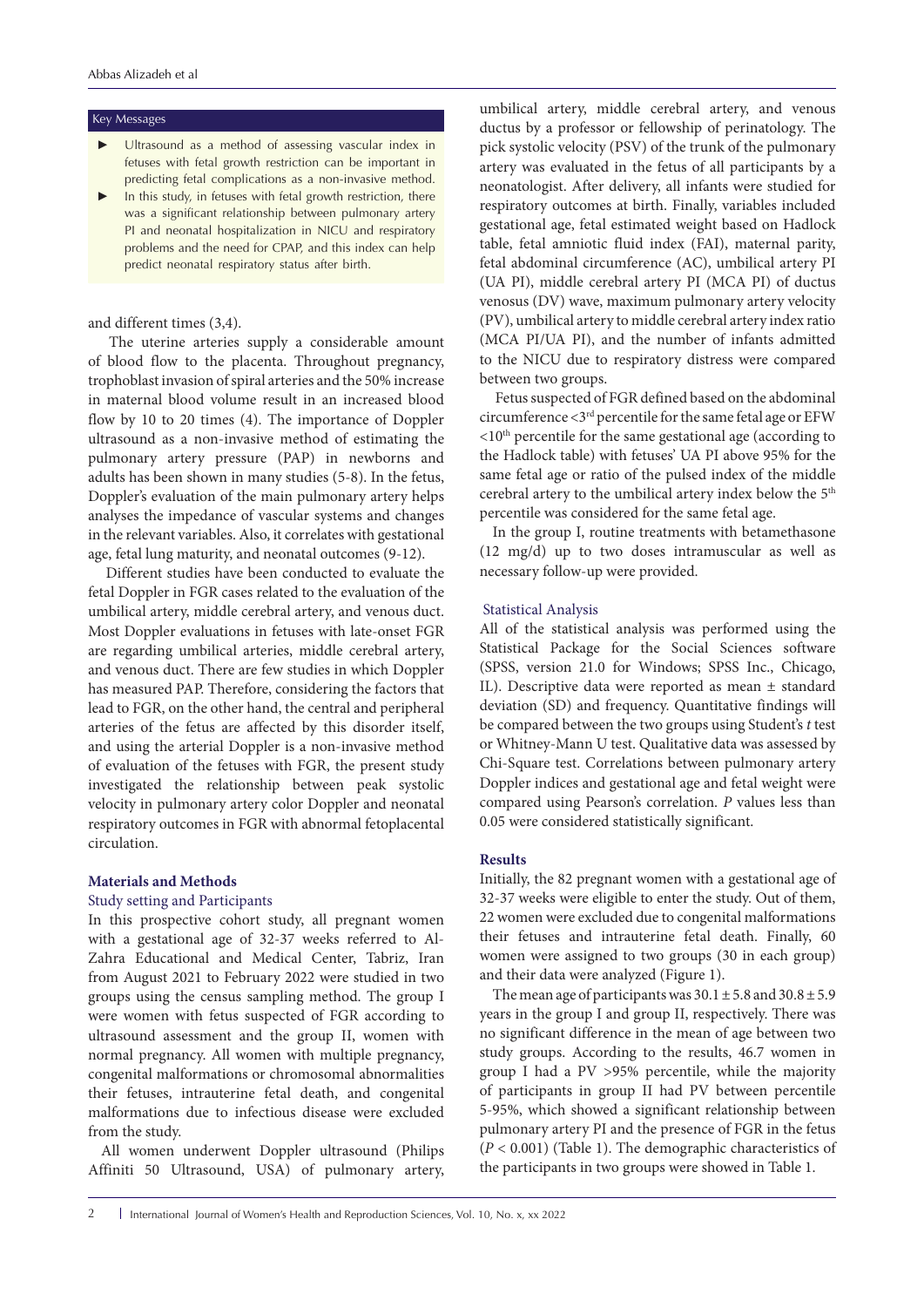

**Figure 1.** The study flowchart.

 Since PSV of the fetal pulmonary artery was obtained in all cases between 2.5%-97.5%, this study examined PI of the pulmonary artery instead of pulmonary artery PSV. Our results showed that the PI of the pulmonary artery in group I was mainly above the 95th percentile. There was a significant relationship between the two groups regarding higher PI, while PI in group II mostly was between the 5-95th percentiles or below the 5th percentile. 22 neonates in group I (73.3%) and 8 neonates in the group II needed to be admitted to the NICU. There was a significant

relationship between early hospitalization in NICU and PI of pulmonary artery >95th percentile in FGR infants with feto-placental vascular dysfunction due to respiratory problems. These infants also needed significantly more oxygen therapy, so that100.0% of infants with PI >95% required oxygen therapy. In general, 22 (73.3%) of neonates in group I and 8 (26.7%) in group II needed to oxygen therapy. Among 30 women surveyed in group 1, 2 (6.7%) had reversed end-diastolic velocity (EDV), 4 (13.3%) negative EDV, 3 (10%) normal blood velocity, and

**Table 1.** Demographic Characteristics of Study Participants in Two Groups (n=30/each)

| <b>Variables</b>                           | <b>Group I</b> | <b>Group II</b> | P Value                 |
|--------------------------------------------|----------------|-----------------|-------------------------|
| Mother age                                 | $30.1 \pm 5.8$ | $30.8 \pm 5.9$  | 0.6 <sup>a</sup>        |
| Gestational age                            | $33.8 \pm 1.6$ | $33.6 \pm 1.5$  | 0.6 <sup>a</sup>        |
| Body mass index                            | $26.4 \pm 5.1$ | $26.2 \pm 4.8$  | 0.8 <sup>a</sup>        |
| Gravidity                                  | $2.2 \pm 1.9$  | $1.9 + 1$       | 0.4 <sup>a</sup>        |
| Fetal estimated weight                     | 1610.5±375.9   | 2344.5±418.7    | ${<}0.001$ <sup>a</sup> |
| Fetal amniotic fluid index (12)            | 10±3.7         | $14.2 \pm 3.7$  | ${<}0.001$ <sup>a</sup> |
| Fetal abdominal circumference (4)          | $25 \pm 1.8$   | $30.2 \pm 2.1$  | ${<}0.001$ <sup>a</sup> |
| Fetal gender, No. (%)                      |                |                 | 0.7 <sup>b</sup>        |
| Male                                       | 21 (70%)       | $20(66.7\%)$    |                         |
| Female                                     | $9(30\%)$      | $10(33.3\%)$    |                         |
| Maximum pulmonary artery velocity, No. (%) |                |                 | ${<}0.001$ <sup>a</sup> |
| ${<}5\%$                                   | 6(20.0)        | 3(10)           |                         |
| 5-95%                                      | 10(33.3)       | 26 (86.7)       |                         |
| $>95\%$                                    | 14 (46.7)      | 1(3.3)          |                         |
| aIndependent samples t test.               |                |                 |                         |

b Chi-square test.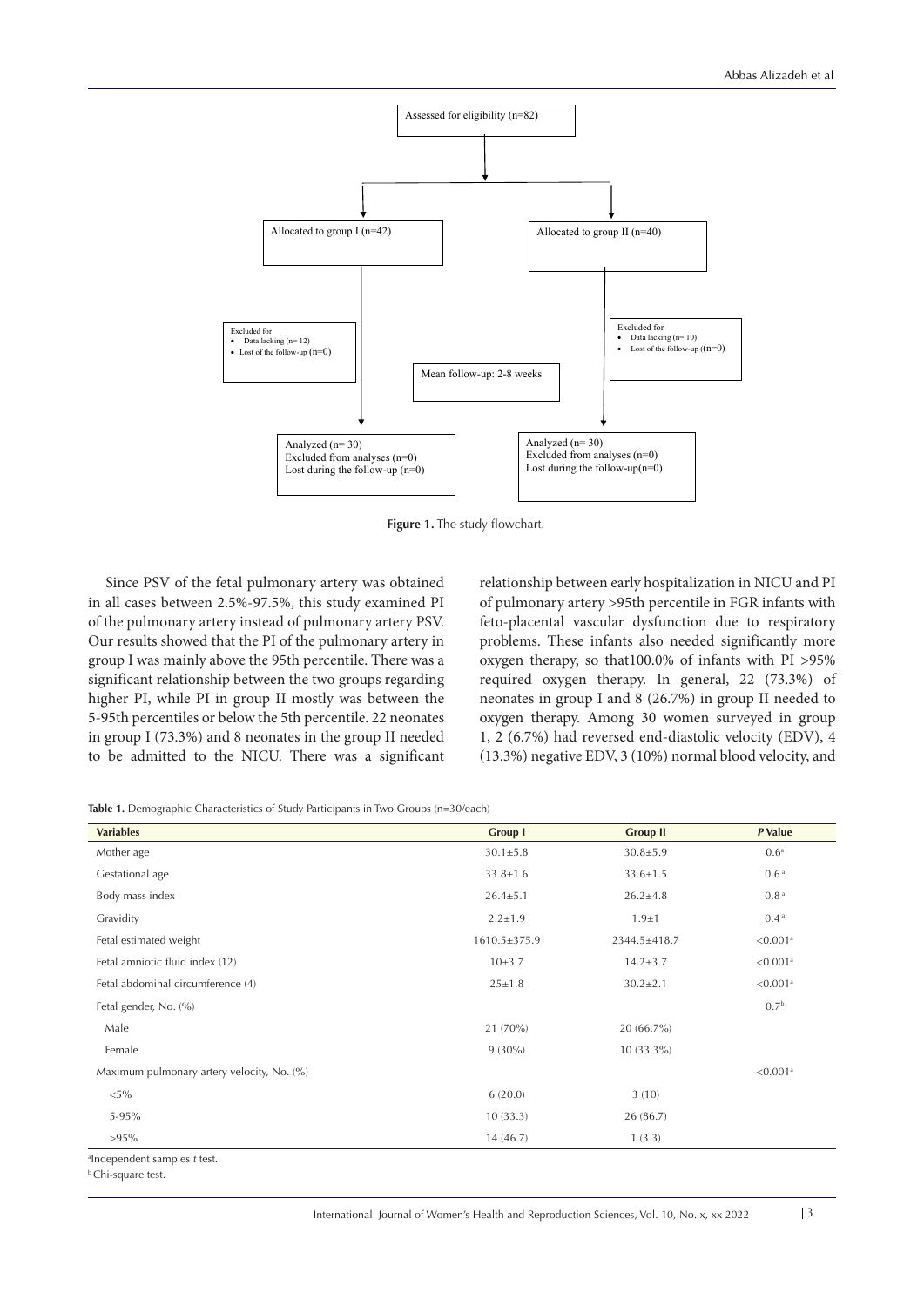#### Abbas Alizadeh et al

|  |  |  |  |  | Table 2. Comparison of Study Outcomes According to PI Pulmonary Artery in Fetuses With FGR (Group I) and Fetuses Without FGR (Group II) (n=30/each) |
|--|--|--|--|--|-----------------------------------------------------------------------------------------------------------------------------------------------------|
|--|--|--|--|--|-----------------------------------------------------------------------------------------------------------------------------------------------------|

|                                                              | Maximum Pulmonary Artery Velocity (PV) |         |           |         |
|--------------------------------------------------------------|----------------------------------------|---------|-----------|---------|
| <b>Variables</b>                                             | $<\!\!5\,\%$                           | 5-95%   | $>95\%$   | P Value |
| Umbilical artery PI (UA PI)                                  |                                        |         |           |         |
| $>95\%$                                                      | 6(28.6)                                | 6(28.6) | 9(42.9)   | 0.737   |
| <b>Reverse EVD</b>                                           | 0(0)                                   | 1(50.0) | 1(50.0)   |         |
| Normal                                                       | 0(0)                                   | 1(33.3) | 2(66.7)   |         |
| Middle cerebral artery PI (MCA PI)                           |                                        |         |           |         |
| $>95\%$                                                      | 6(28.6)                                | 6(28.6) | 9(42.9)   |         |
| Reverse EVD                                                  | 0(0)                                   | 1(50.0) | 1(50.0)   | 0.737   |
| Negative EDV                                                 | 0(0)                                   | 2(50.0) | 2(50.0)   |         |
| Normal                                                       | 0(0)                                   | 1(33.3) | 2(66.7)   |         |
| Umbilical artery to middle cerebral artery index ratio (CPR) |                                        |         |           |         |
| $< 5\%$                                                      | 6(21.4)                                | 9(32.1) | 13 (4604) | 0.736   |
| $>5\%$                                                       | 0(0)                                   | 1(50.0) | 1(50.0)   |         |
| Admitted to the NICU                                         |                                        |         |           |         |
| Group I                                                      | 2(9.1)                                 | 6(27.3) | 14(63.6)  |         |
| Group II                                                     | 4(50.0)                                | 4(50.0) | 0(0)      | 0.004   |
| CPAP                                                         |                                        |         |           |         |
| Group I                                                      | 2(11.8)                                | 5(29.4) | 10(58.8)  |         |
| Group II                                                     | 4(30.8)                                | 5(38.5) | 4(30.8)   | < 0.001 |
|                                                              |                                        |         |           |         |
| Need to oxygen<br>Group I                                    | 2(9.1)                                 | 6(27.3) | 14(63.6)  |         |
| Group II                                                     | 4(50.0)                                | 4(50.0) | 0(0)      | 0.004   |
|                                                              |                                        |         |           |         |
| Need to ventilation                                          |                                        |         |           |         |
| Group I                                                      | 0(0)                                   | 2(40.0) | 3(60.0)   | 0.470   |
| Group II                                                     | 6(24.0)                                | 8(32.0) | 11(44.0)  |         |
| Neonatal Birth weight                                        |                                        |         |           |         |
| Group I                                                      | 4(14.8)                                | 9(33.3) | 14(51.9)  | 0.075   |
| Group II                                                     | 2(66.7)                                | 1(33.3) | 0(0)      |         |
| Fetal gender                                                 |                                        |         |           |         |
| Female                                                       | 1(11.1)                                | 4(44.4) | 4(44.4)   |         |
| Male                                                         | 5(23.8)                                | 6(28.6) | 10(47.6)  | 0.6     |

All data presented as n (%), Chi-square test.

21 (70%) EDV >95%. Also, our findings showed 70.0% of participants had umbilical artery PI > 95%, 28.6% with 5-95%, and 28.6% with PI below 5%.

 In FGR infants with feto-placental vascular dysfunction and PI of the pulmonary artery >95th percentile, the need for continuous positive airway pressure (CPAP) was significantly higher. There were not significantly associated with the need for a ventilator and PI of the pulmonary artery >95th percentile in FGR infants with feto-placental vascular dysfunction (Table 2).

# **Discussion**

PAP in infants suspected of FGR was studied using color Doppler ultrasound in the current study. Since different factors can cause FGR resulting in peripheral and central arterial disease in fetuses, the arterial Doppler ultrasound as a non-invasive method to evaluate fetuses with FGR can be helpful. Therefore, we assessed the effect of pulmonary artery color Doppler in fetuses with FGR with placental insufficiency on the neonatal respiratory outcome. There was a significant relationship between pulmonary artery PI and the presence of FGR in the fetuses with feto-placental vascular dysfunction. The early hospitalization rate of these fetuses in the NICU was higher due to respiratory

distress and the need for oxygen and CPAP. Many studies have been conducted on fatal Doppler assessment in cases of FGR related to the evaluation of the umbilical artery, middle cerebral artery, and venous duct (venosus ductus). A similar study by Hidaka et al in 2017 compared ductus venosus Doppler with post-pregnancy consequences in the FGR fetuses with placental insufficiency in infants with a mean gestational age of 28 weeks and two days. Among the 18 infants, 15 survived, 2 of who were diagnosed with developmental disabilities. Their results showed that the umbilical artery pH was positively correlated with the PI value related to venosus ductus. The time interval from the first detection of the absent end-diastolic velocity in the umbilical artery (UA-AEDV) to delivery has been differently reported. Three cases had a time interval exceeding 20 days, the longest reported as 35 days (13).

Similarly, Turan et al examined the sequence of Doppler abnormalities that occurred during the interval from initial detection of FGR to delivery in 104 cases. In their study, the median intervals from the occurrence of UA-AEDV and UA-REDV to delivery were 10 and 5 days, respectively (14). Therefore, managing these growthrestricted foetuses with careful surveillance to prolong gestational age even for a short period can be helpful (7).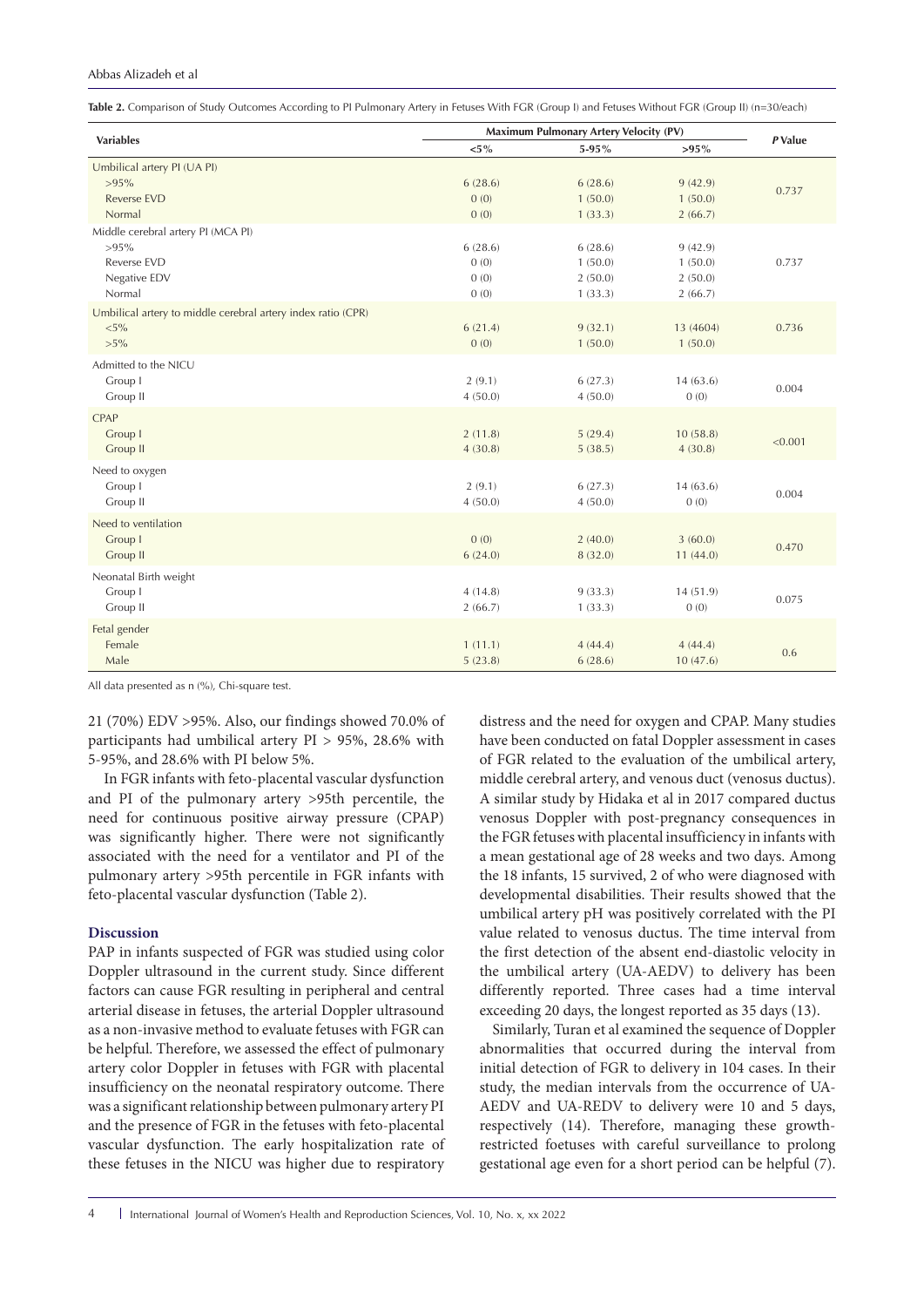Müller et al studied 33 alive foetuses with UA-AREDV and compared short-term outcomes between the groups with positive  $(n = 23)$  and reverse DV flow  $(n = 10)$ . The results indicated that intraventricular hemorrhage and respiratory distress syndrome were significantly higher, and the duration of ventilation was significantly longer in the group with reverse DV flow (15). Therefore, reverse DV flow has been widely studied for postnatal morbidity and impending fetal death. This study has shown that in the event of reverse current DV, rapid intervention in FGR should be performed. Ghosh and Gudmundsson studied the Doppler ultrasound of the uterine and umbilical arteries as predictors of perinatal outcome in fetuses with FGR. They evaluated 535 single pregnancies and observed abnormal uterine artery velocimetry in 33.4% and umbilical artery abnormal velocimetry in 4.28%. There was a statistically significant relationship between Doppler results of uterine and umbilical arteries and the adverse outcome of pregnancies (16). Another study compared the color Doppler of the middle cerebral artery versus umbilical artery for predicting neonatal outcomes in 150 FGR pregnancies in the third trimester. The weight of the fetus was determined via ultrasound. Before delivery, Doppler values of the umbilical and middle cerebral arteries were evaluated in FGR-diagnosed fetuses. 126 mothers had an SGA (small-for-gestational-age) neonate, while 24 women had a non-SGA neonate. No significant difference was shown between both groups regarding middle cerebral artery PI (17). Sosa-Olavarria et al used Doppler ultrasound to evaluate fetal pulmonary artery pressure in 337 pregnant women. Their results showed that the amount of the fetal main pulmonary artery Doppler acceleration time increases with decreasing the fetal main pulmonary artery pressure (FMPAP). Also, a significant negative correlation between FMPAP and gestational age were obtained. Finally, they concluded that fetal pulmonary artery pressure decreases with increased gestational age (18). Our study provided significant results on the frequency of early hospitalization due to neonatal respiratory distress in FGR with placental insufficiency compared to non-FGR infants based on PSV of pulmonary artery Doppler.

#### **Conclusions**

Pulmonary artery color Doppler ultrasound can be effective in diagnosing FGR embryos during pregnancy and making the necessary predictions to reduce prenatal mortality and morbidity in these infants.

#### **Authors' Contribution**

ShA, ZF, ShT, SY, LV, and RH designed the study and conducted the research. ShA, RH, ShT and VL monitored, evaluated, and analyzed the result of the study. Further, ShA, ZF, SY, RH, ShT and LV reviewed the article. The manuscript has been read and approved by all the authors, and each author believes that the manuscript represents honest work.

#### **Conflict of Interests**

Authors declare that they have no conflict of interests.

# **Ethical Issues**

The study proposal was approved by the ethics committee of Tabriz University of Medical Sciences, Tabriz, Iran (IR.TBZMED.REC.798). All participants' information was totally confidentially recorded and participants entered the study voluntarily and they were free to discontinue participation at any time. Written informed consent was obtained from all participants before starting the study.

#### **Financial Support**

Tabriz University of Medical Sciences financially supported the present study.

#### **Acknowledgments**

The authors would like to thank all participants.

#### **References**

- 1. Krishna U, Bhalerao S. Placental insufficiency and fetal growth restriction. J Obstet Gynaecol India. 2011;61(5):505-511. doi:10.1007/s13224-011-0092-x
- 2. Rosenberg A. The IUGR newborn. Semin Perinatol. 2008;32(3):219- 224. doi:10.1053/j.semperi.2007.11.003
- 3. Dudley NJ. A systematic review of the ultrasound estimation of fetal weight. Ultrasound Obstet Gynecol. 2005;25(1):80-89. doi:10.1002/uog.1751
- 4. Schenone MH, Samson JE, Jenkins L, Suhag A, Mari G. Predicting fetal lung maturity using the fetal pulmonary artery Doppler wave acceleration/ejection time ratio. Fetal Diagn Ther. 2014;36(3):208- 214. doi:10.1159/000358299
- 5. Orji FT, Adiele DK, Umedum NG, Akpeh JO, Ofoegbu VC, Nwosu JN. The clinical and radiological predictors of pulmonary hypertension in children with adenotonsillar hypertrophy. Eur Arch Otorhinolaryngol. 2017;274(3):1237-1243. doi:10.1007/s00405- 016-4207-y
- 6. Howard LS, Grapsa J, Dawson D, et al. Echocardiographic assessment of pulmonary hypertension: standard operating procedure. Eur Respir Rev. 2012;21(125):239-248. doi:10.1183/09059180.00003912
- 7. Kirkpatrick EC. Echocardiography in pediatric pulmonary hypertension. Paediatr Respir Rev. 2013;14(3):157-164. doi:10.1016/j.prrv.2012.12.008
- 8. Fakhri AA, Hughes-Doichev RA, Biederman RW, Murali S. Imaging in the evaluation of pulmonary artery hemodynamics and right ventricular structure and function. Heart Fail Clin. 2012;8(3):353- 372. doi:10.1016/j.hfc.2012.04.004
- 9. Azpurua H, Norwitz ER, Campbell KH, et al. Acceleration/ejection time ratio in the fetal pulmonary artery predicts fetal lung maturity. Am J Obstet Gynecol. 2010;203(1):40.e1-40.e8. doi:10.1016/j. ajog.2010.01.075
- 10. Guan Y, Li S, Luo G, et al. The role of doppler waveforms in the fetal main pulmonary artery in the prediction of neonatal respiratory distress syndrome. J Clin Ultrasound. 2015;43(6):375- 383. doi:10.1002/jcu.22219
- 11. Kim SM, Park JS, Norwitz ER, et al. Acceleration time-toejection time ratio in fetal pulmonary artery predicts the development of neonatal respiratory distress syndrome: a prospective cohort study. Am J Perinatol. 2013;30(10):805-812. doi:10.1055/s-0032-1333132
- 12. Moety GA, Gaafar HM, El Rifai NM. Can fetal pulmonary artery Doppler indices predict neonatal respiratory distress syndrome? J Perinatol. 2015;35(12):1015-1019. doi:10.1038/jp.2015.128
- 13. Hidaka N, Sato Y, Kido S, Fujita Y, Kato K. Ductus venosus Doppler and the postnatal outcomes of growth restricted fetuses with absent end-diastolic blood flow in the umbilical arteries. Taiwan J Obstet Gynecol. 2017;56(5):642-647. doi:10.1016/j.tjog.2017.08.012
- 14. Turan OM, Turan S, Gungor S, et al. Doppler abnormalities in intrauterine growth restriction Ultrasound in Obstetrics and Gynecology. The Official Journal of the International Society of Ultrasound in Obstetrics and Gynecology. 2008;32(2):160-167.
- 15. Müller T, Nanan R, Rehn M, Kristen P, Dietl J. Arterial and ductus